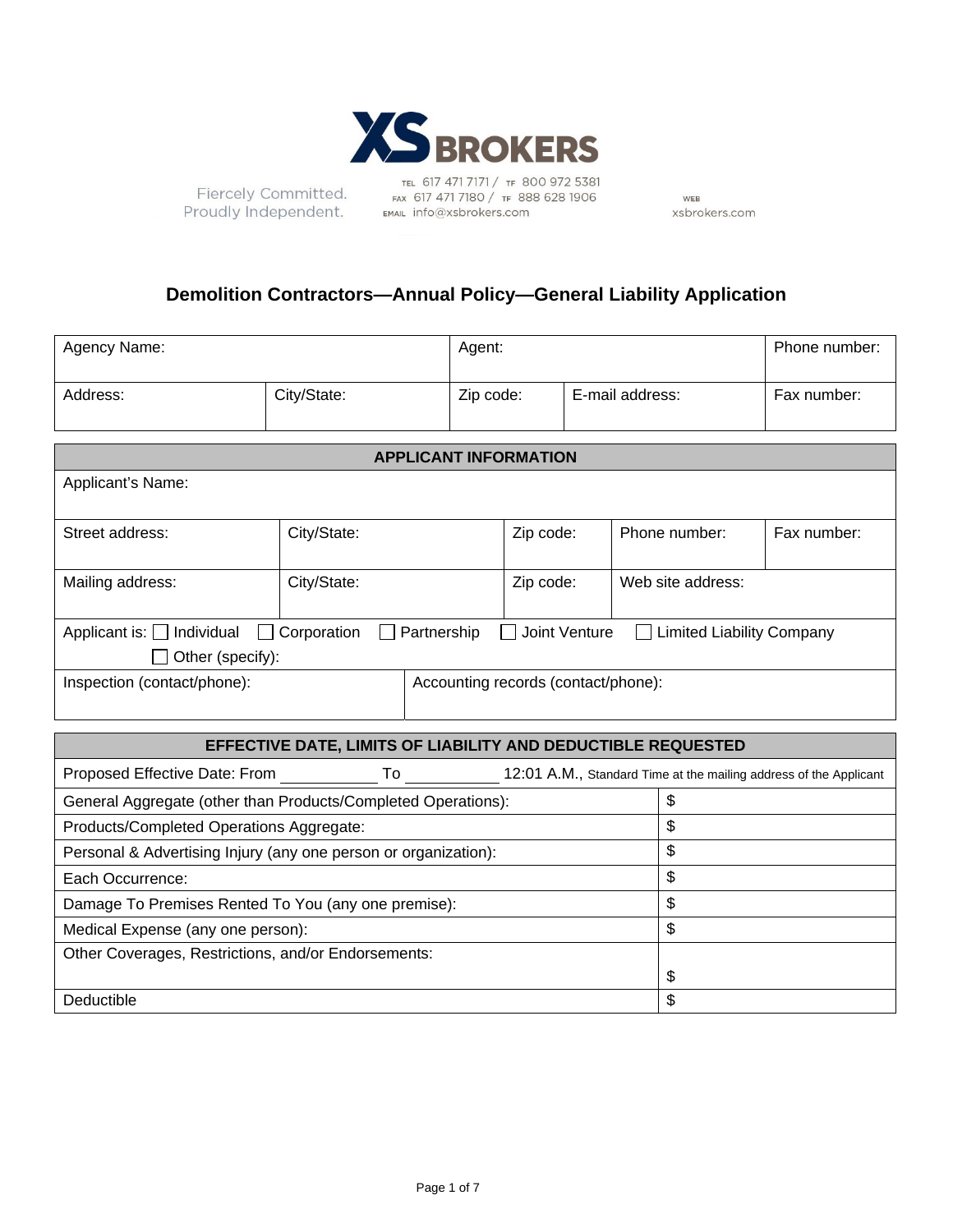ANSWER ALL QUESTIONS—IF THEY DO NOT APPLY, INDICATE "NOT APPLICABLE" OR "N/A"

|    | 1. Number of years in business: __________ years in demolition business: _______                                      |
|----|-----------------------------------------------------------------------------------------------------------------------|
|    |                                                                                                                       |
|    | <u> 2000 - Andrea Andrewski, marski politik (d. 1982)</u>                                                             |
| 3. | <u> 1989 - Andrea Santa Alemania, amerikan basar dan berasal dalam berasal dalam berasal dalam berasal dalam bera</u> |
|    |                                                                                                                       |
|    |                                                                                                                       |

If yes, provide name of association:

**6. Indicate type of buildings or structures demolished with estimated percentage of total projects during the next twelve (12) months:** 

| <b>Demolition</b><br><b>Operations-</b><br><b>Buildings:</b> | Indicate if<br>operations<br>performed<br>during the<br>past three<br>years | Indicate<br>estimated<br>percentage<br>of total<br>projects<br>expected<br>for the next<br>12 months |
|--------------------------------------------------------------|-----------------------------------------------------------------------------|------------------------------------------------------------------------------------------------------|
| <b>Apartment Buildings</b>                                   |                                                                             | ℅                                                                                                    |
| Barns                                                        |                                                                             | %                                                                                                    |
| Hospitals                                                    |                                                                             | $\%$                                                                                                 |
| <b>Industrial Plants</b>                                     |                                                                             | %                                                                                                    |
| Manufacturing<br>Plants                                      |                                                                             | %                                                                                                    |
| Office Buildings                                             |                                                                             | $\frac{1}{2}$                                                                                        |
| One-to Four-Family<br><b>Dwellings</b>                       |                                                                             | %                                                                                                    |
| <b>Parking Structures</b>                                    |                                                                             | %                                                                                                    |
| <b>Retail Stores</b>                                         |                                                                             | %                                                                                                    |
| Schools                                                      |                                                                             | $\%$                                                                                                 |
| <b>Small Storage</b><br>Sheds/Outbuildings                   |                                                                             | $\%$                                                                                                 |
| <b>Sport Stadiums</b>                                        |                                                                             | %                                                                                                    |
| Warehouses                                                   |                                                                             | %                                                                                                    |
| Other: (Describe)                                            |                                                                             | $\%$                                                                                                 |
|                                                              |                                                                             | %                                                                                                    |
|                                                              |                                                                             | %                                                                                                    |

| <b>Demolition</b><br>Operations-<br><b>Buildings:</b> | Indicate if<br>operations<br>performed<br>during the<br>past three<br>vears | Indicate<br>estimated<br>percentage<br>of total<br>projects<br>expected<br>for the next<br>12 months | <b>Demolition Operations</b><br><b>Other than Buildings:</b> | Indicate if<br>operations<br>performed<br>during the<br>past three<br>vears | Indicate<br>estimated<br>percentage<br>of total pro-<br>jects ex-<br>pected for<br>the next 12<br>months |
|-------------------------------------------------------|-----------------------------------------------------------------------------|------------------------------------------------------------------------------------------------------|--------------------------------------------------------------|-----------------------------------------------------------------------------|----------------------------------------------------------------------------------------------------------|
| <b>Apartment Buildings</b>                            |                                                                             | $\%$                                                                                                 | <b>Amusement Rides</b>                                       |                                                                             | %                                                                                                        |
| <b>Barns</b>                                          |                                                                             | $\%$                                                                                                 | <b>Bridges</b>                                               |                                                                             | $\frac{0}{0}$                                                                                            |
| Hospitals                                             |                                                                             | %                                                                                                    | Chimney, Smoke Stacks, Cooling<br><b>Towers</b>              |                                                                             | $\%$                                                                                                     |
| <b>Industrial Plants</b>                              |                                                                             | %                                                                                                    | Concrete/ Rock Breaking Work                                 |                                                                             | %                                                                                                        |
| Manufacturing<br>Plants                               |                                                                             | %                                                                                                    | Dams/Levees                                                  |                                                                             | %                                                                                                        |
| Office Buildings                                      |                                                                             | $\%$                                                                                                 | Fences and/or Retaining Walls                                |                                                                             | %                                                                                                        |
| One-to Four-Family<br>Dwellings                       |                                                                             | $\%$                                                                                                 | Grain Elevators, Silos, Grain Bins                           |                                                                             | %                                                                                                        |
| <b>Parking Structures</b>                             |                                                                             | $\%$                                                                                                 | Land Clearing/ Tree Removal                                  |                                                                             | %                                                                                                        |
| <b>Retail Stores</b>                                  |                                                                             | $\%$                                                                                                 | Parking Lots                                                 |                                                                             | $\%$                                                                                                     |
| Schools                                               |                                                                             | %                                                                                                    | Power Transmission or Micro-<br>wave Towers                  |                                                                             | $\%$                                                                                                     |
| Small Storage<br>Sheds/Outbuildings                   |                                                                             | %                                                                                                    | Railroad and/or Elevated Tracks                              |                                                                             | %                                                                                                        |
| <b>Sport Stadiums</b>                                 |                                                                             | %                                                                                                    | <b>Streets or Roads</b>                                      |                                                                             | $\%$                                                                                                     |
| Warehouses                                            |                                                                             | %                                                                                                    | Tanks-Above Ground                                           |                                                                             | %                                                                                                        |
| Other: (Describe)                                     |                                                                             | $\%$                                                                                                 | <b>Tanks-Below Ground</b>                                    |                                                                             | $\%$                                                                                                     |
|                                                       |                                                                             | %                                                                                                    | Other: (Describe)                                            |                                                                             | $\%$                                                                                                     |
|                                                       |                                                                             | $\%$                                                                                                 |                                                              |                                                                             | %                                                                                                        |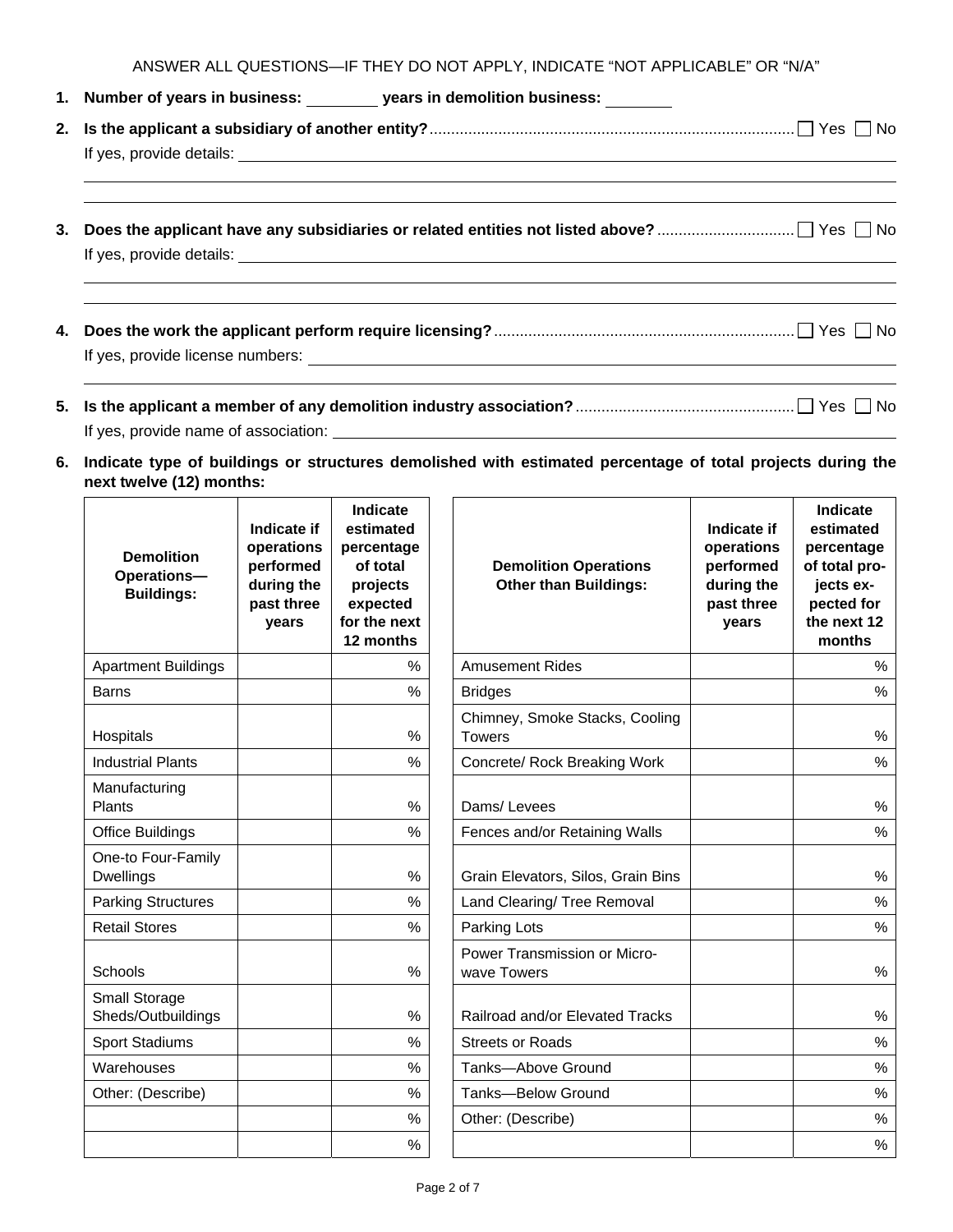**7. Provide breakdown of demolition projects with estimated percentage of total projects expected during the next twelve (12) months:** 

| <b>Demolition Operations</b>                                                        | Percentage    | <b>Demolition Operations</b>                                                       | Percentage |  |
|-------------------------------------------------------------------------------------|---------------|------------------------------------------------------------------------------------|------------|--|
| <b>Scope of Demolition Operations:</b>                                              |               | <b>Height of Buildings or Structures:</b>                                          |            |  |
| %<br><b>Entire Building</b>                                                         |               | 1 to 3 stories (up to 50 feet)                                                     | %          |  |
| <b>Partial Building</b>                                                             | $\frac{0}{0}$ | Over 3 stories (over 50 feet)<br>%<br><b>Occupancy of Buildings or Structures:</b> |            |  |
| Interior Strip-out (Structural)                                                     | %             |                                                                                    |            |  |
| Interior Strip-out<br>(Non-Structural)<br>%<br>$\frac{0}{0}$<br>Debris Removal only |               | Unoccupied<br><b>Partially Occupied</b>                                            | %<br>%     |  |
| Machinery or Equipment<br>$\frac{0}{0}$<br>removal                                  |               | <b>Location of Demolition Projects</b>                                             |            |  |
| Other: (Describe)                                                                   | %             | Urban                                                                              | %          |  |
|                                                                                     | $\frac{0}{0}$ | Suburban                                                                           | $\%$       |  |
|                                                                                     | $\frac{0}{0}$ | Rural                                                                              | %          |  |
|                                                                                     | %             | Off-Shore                                                                          | %          |  |

- **8. Describe applicant's two largest jobs within the past three years, including size of building or structure (number of stories), method of demolition and job cost:**
- **9. Exposure to other buildings or structures and estimated percentage of total projects during the next twelve (12) months:**

| a. Free standing buildings or structures (no abutting walls or shared common/party walls or |               |
|---------------------------------------------------------------------------------------------|---------------|
|                                                                                             | $\frac{6}{2}$ |

- **b.** Buildings or structures with abutting walls or shared common/party walls or foundations: ..................
- **c.** Are the conditions of nearby structures documented before demolition begins? ................................. Yes No
- **d.** Are shared walls or foundations shored up, as needed, before demolition begins? ............................ Yes No
- **e.** Are procedures in place to verify address of demolition site prior to commencing work? .................... Yes No

### **10. Indicate by method of demolition the estimated percentage of work to be performed during the next twelve (12) months:**

| <b>Method of Demolition</b>                                                              | Percentage |
|------------------------------------------------------------------------------------------|------------|
| Manual work by hand or handheld tools excluding jackhammers:                             | %          |
| Handheld jackhammers:                                                                    | $\%$       |
| Mechanical equipment (excluding cranes) such as, extended excavators, bull dozers, etc.: | $\%$       |
| Cranes or other equipment with wrecking ball or similar apparatus:                       | $\%$       |
| Cranes without wrecking ball (used for lifting of debris or equipment only):             | $\%$       |
| Explosives/blasting:                                                                     | $\%$       |
| Robotic hydro-demolition:                                                                | $\%$       |
| High pressure water-jet lance:                                                           | $\%$       |
| Non-explosive demolition agents, such as, expansive grout:                               | $\%$       |
| Road milling machines:                                                                   | $\%$       |
| Other (Describe):                                                                        | $\%$       |
|                                                                                          | $\%$       |
|                                                                                          | $\%$       |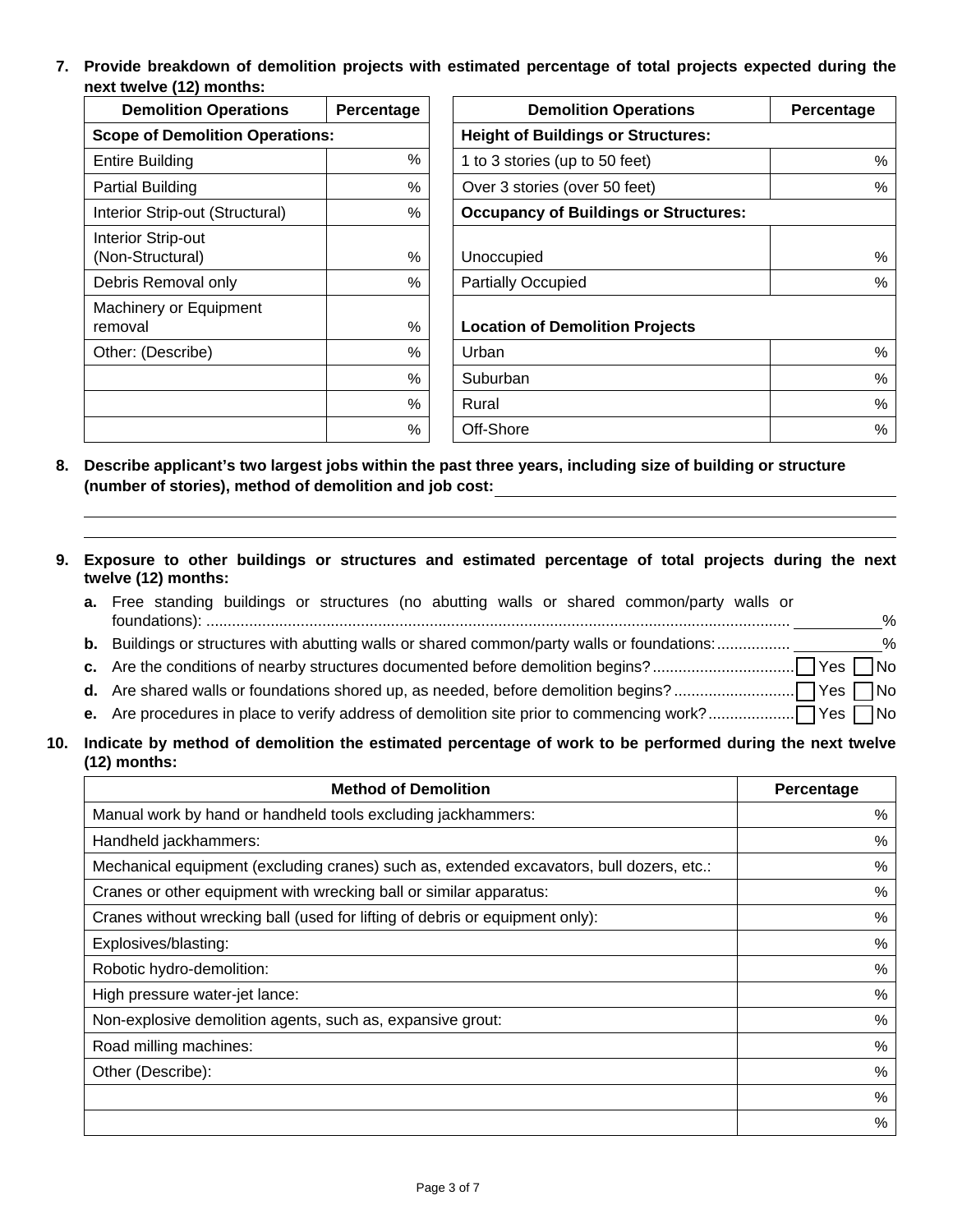| 11. |    | Debris disposal and/or salvage operations:                                                                                                                                                                                          |
|-----|----|-------------------------------------------------------------------------------------------------------------------------------------------------------------------------------------------------------------------------------------|
|     | а. |                                                                                                                                                                                                                                     |
|     | b. | Does applicant own or operate a salvage yard and/or act as a secondhand building materials deal-<br> No                                                                                                                             |
|     | с. | No                                                                                                                                                                                                                                  |
|     | d. | <b>No</b>                                                                                                                                                                                                                           |
|     | е. |                                                                                                                                                                                                                                     |
|     | f. | Annual sales of salvaged materials \$                                                                                                                                                                                               |
| 12. |    | <b>General Information:</b>                                                                                                                                                                                                         |
|     | а. | Are utility companies consulted prior to demolition to determine location of any underground                                                                                                                                        |
|     | b. |                                                                                                                                                                                                                                     |
|     | с. |                                                                                                                                                                                                                                     |
|     | d. | Are job sites secured using:                                                                                                                                                                                                        |
|     |    | $\overline{\mathsf{No}}$                                                                                                                                                                                                            |
|     |    | (2)                                                                                                                                                                                                                                 |
|     |    | (3)                                                                                                                                                                                                                                 |
|     |    |                                                                                                                                                                                                                                     |
|     | е. | Prior to demolition has building or structure been checked for asbestos, lead, mold, PCB's or other                                                                                                                                 |
|     |    |                                                                                                                                                                                                                                     |
|     |    | (2) If applicant is not responsible for removal, who is responsible and how does applicant confirm that these ma-<br>terials have been removed prior to starting demolition? The manufacturer of the manufacturer of the manufactur |
|     | f. |                                                                                                                                                                                                                                     |
|     | g. | Does the applicant have a risk manager and/or safety director who is responsible for safety                                                                                                                                         |
|     | h. | No                                                                                                                                                                                                                                  |
|     | i. | Annual payroll from demolition operations (excluding office and clerical): \$                                                                                                                                                       |
| 13. |    | <b>Subcontracted Work:</b>                                                                                                                                                                                                          |
|     | а. |                                                                                                                                                                                                                                     |
|     |    | ,我们也不能在这里的时候,我们也不能在这里的时候,我们也不能会在这里的时候,我们也不能会在这里的时候,我们也不能会在这里的时候,我们也不能会在这里的时候,我们也                                                                                                                                                    |
|     |    | (2) Are all subcontractors required to carry General Liability and Workers Compensation                                                                                                                                             |
|     |    | (3) Does applicant use written contracts containing hold-harmless agreements with                                                                                                                                                   |
|     |    | (4) Does applicant require all subcontractors to include the applicant as an Additional Insured? $\Box$ Yes $\Box$ No                                                                                                               |
|     | b. |                                                                                                                                                                                                                                     |
|     |    | (1) If yes, indicate minimum limit of liability required: \$                                                                                                                                                                        |
|     | с. | Annual subcontracted work cost: \$                                                                                                                                                                                                  |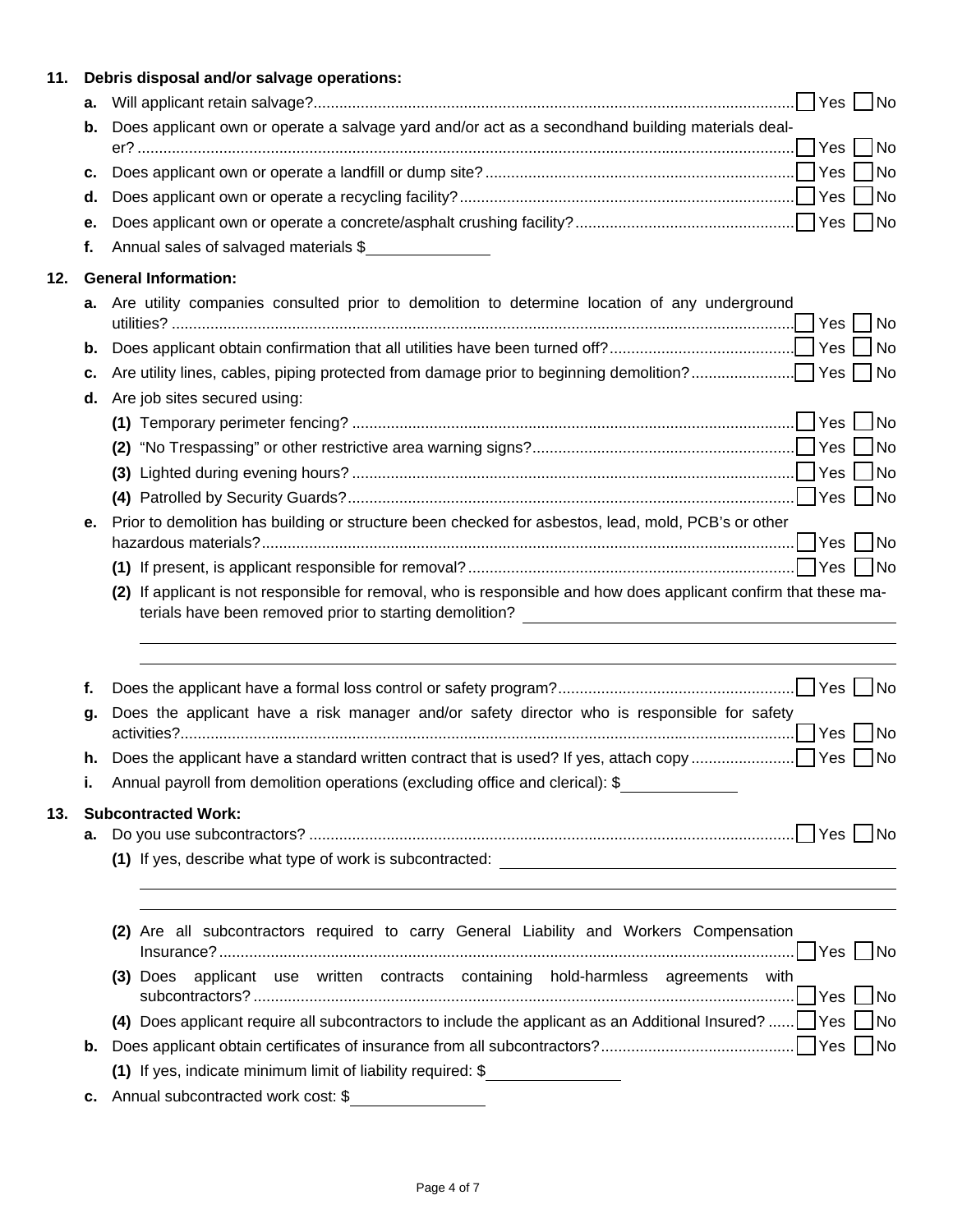| 14. |    | <b>Crane Information:</b>                                                                         |                             |
|-----|----|---------------------------------------------------------------------------------------------------|-----------------------------|
|     | а. |                                                                                                   |                             |
|     |    | If yes, provide the following:                                                                    |                             |
|     |    | (1) Number of jobs in which cranes were used in the past year:                                    |                             |
|     |    | (2) Number of cranes owned:                                                                       |                             |
|     |    | (3) Number of crane operators which are applicant's employees: _________________                  |                             |
|     |    |                                                                                                   |                             |
|     | b. | Number of cranes rented annually from others: ________________                                    |                             |
|     |    |                                                                                                   |                             |
|     |    |                                                                                                   | No                          |
|     |    |                                                                                                   | $\overline{\phantom{a}}$ No |
|     | с. |                                                                                                   |                             |
|     |    |                                                                                                   |                             |
|     | d. |                                                                                                   |                             |
|     |    | (1) If yes, provide details concerning with or without operators and for what type of operations: |                             |
|     | е. | Annual sales received from rental of cranes or other contractors equipment to others:             |                             |
|     |    | (2) Without operators: \$                                                                         |                             |
|     |    |                                                                                                   |                             |
| 16. |    | Any employees working under:                                                                      | <b>No</b>                   |
|     |    |                                                                                                   | No                          |
|     |    | If yes, what percent? %                                                                           |                             |
|     |    |                                                                                                   |                             |
| 17. |    |                                                                                                   |                             |
| 18. |    | During the past three years, has any company ever canceled, nonrenewed, declined or refused       |                             |
|     |    |                                                                                                   |                             |
| 19. |    | ,我们也不能会在这里,我们的人们就会在这里,我们的人们就会在这里,我们的人们就会在这里,我们的人们就会在这里,我们的人们就会在这里,我们的人们就会在这里,我们的                  |                             |
|     |    |                                                                                                   |                             |
| 20. |    | ,我们也不能在这里的时候,我们也不能在这里的时候,我们也不能会在这里的时候,我们也不能会在这里的时候,我们也不能会在这里的时候,我们也不能会在这里的时候,我们也不                 |                             |
|     |    |                                                                                                   |                             |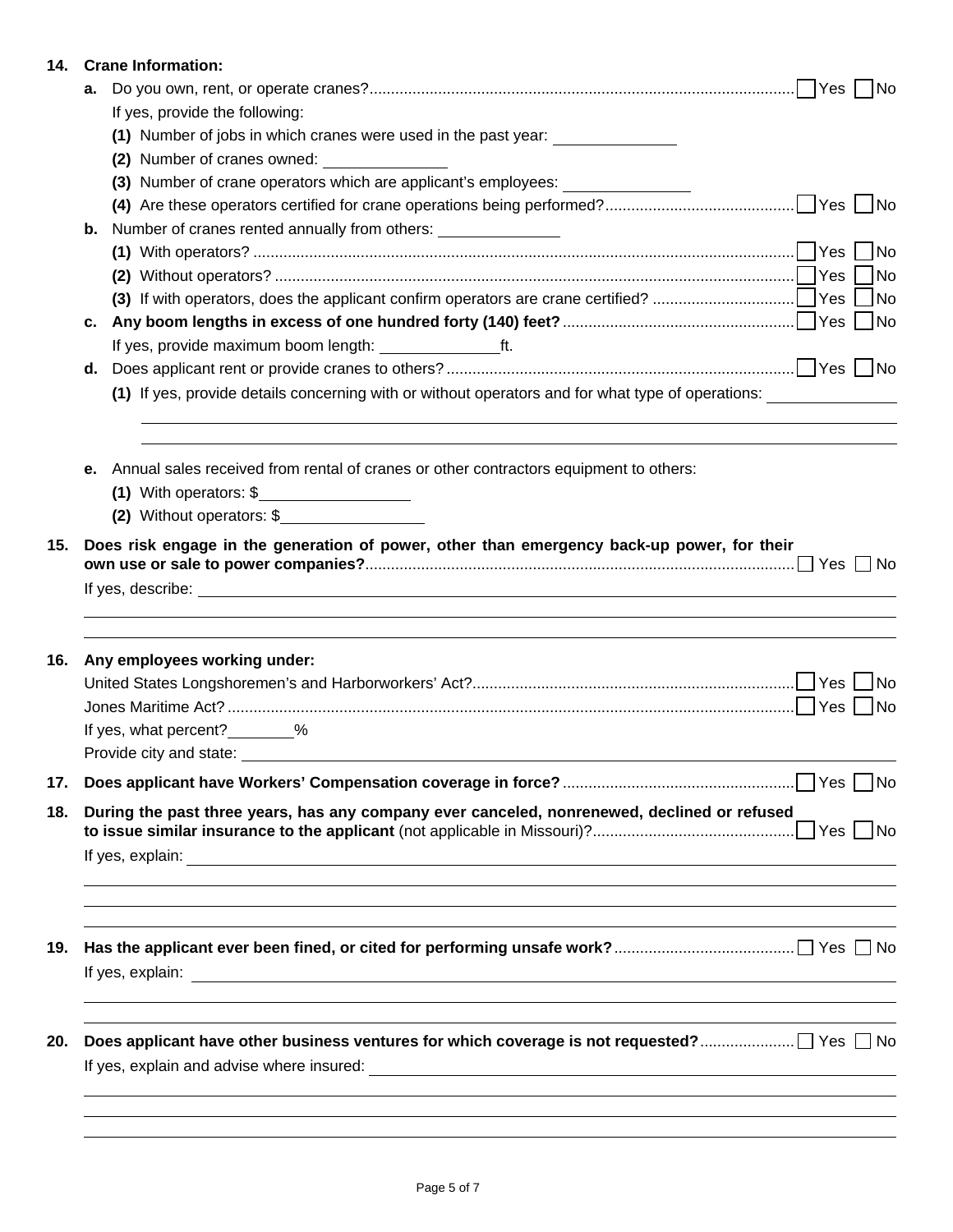# **21. Prior Carrier Information:**

|                      | Year: | Year: | Year: | Year: | Year: |
|----------------------|-------|-------|-------|-------|-------|
| Carrier              |       |       |       |       |       |
| Policy No.           |       |       |       |       |       |
| Coverage             |       |       |       |       |       |
| <b>Total Premium</b> |       |       |       |       |       |

#### **22. Loss History—Five Year Period:**

**Indicate all claims or losses (regardless of fault and whether or not insured) or occurrences that may give rise to claims for the prior five years.** Check if no losses last five years. **Date of**  Pate of **Rose Amount Paid Post in tensor in Series Conserved**<br>Loss Reserved **Reserved Claim Status (Open or Closed)** 

This application does not bind the applicant nor the company to complete the insurance, but it is agreed that the information contained herein shall be the basis of the contract should a policy be issued.

### **FRAUD WARNINGS**

**FRAUD WARNING:** Any person who knowingly and with intent to defraud any insurance company or other person files an application for insurance or statement of claim containing any materially false information or conceals for the purpose of misleading, information concerning any fact material thereto commits a fraudulent insurance act, which is a crime and subjects such person to criminal and civil penalties. **Not applicable in Nebraska, Oregon and Vermont.** 

**NOTICE TO COLORADO APPLICANTS:** It is unlawful to knowingly provide false, incomplete, or misleading facts or information to an insurance company for the purpose of defrauding or attempting to defraud the company. Penalties may include imprisonment, fines, denial of insurance, and civil damages. Any insurance company or agent of an insurance company who knowingly provides false, incomplete, or misleading facts or information to a policy holder or claimant for the purpose of defrauding or attempting to defraud the policy holder or claimant with regard to a settlement or award payable from insurance proceeds shall be reported to the Colorado Division of Insurance within the Department of Regulatory Agencies.

**WARNING TO DISTRICT OF COLUMBIA APPLICANTS:** It is a crime to provide false or misleading information to an insurer for the purpose of defrauding the insurer or any other person. Penalties include imprisonment and/or fines. In addition, an insurer may deny insurance benefits if false information materially related to a claim was provided by the applicant.

**NOTICE TO FLORIDA APPLICANTS:** Any person who knowingly and with intent to injure, defraud, or deceive any insurer files a statement of claim or an application containing any false, incomplete, or misleading information is guilty of a felony in the third degree.

**NOTICE TO LOUISIANA APPLICANTS:** Any person who knowingly presents a false or fraudulent claim for payment of a loss or benefit or knowingly presents false information in an application for insurance is guilty of a crime and may be subject to fines and confinement in prison.